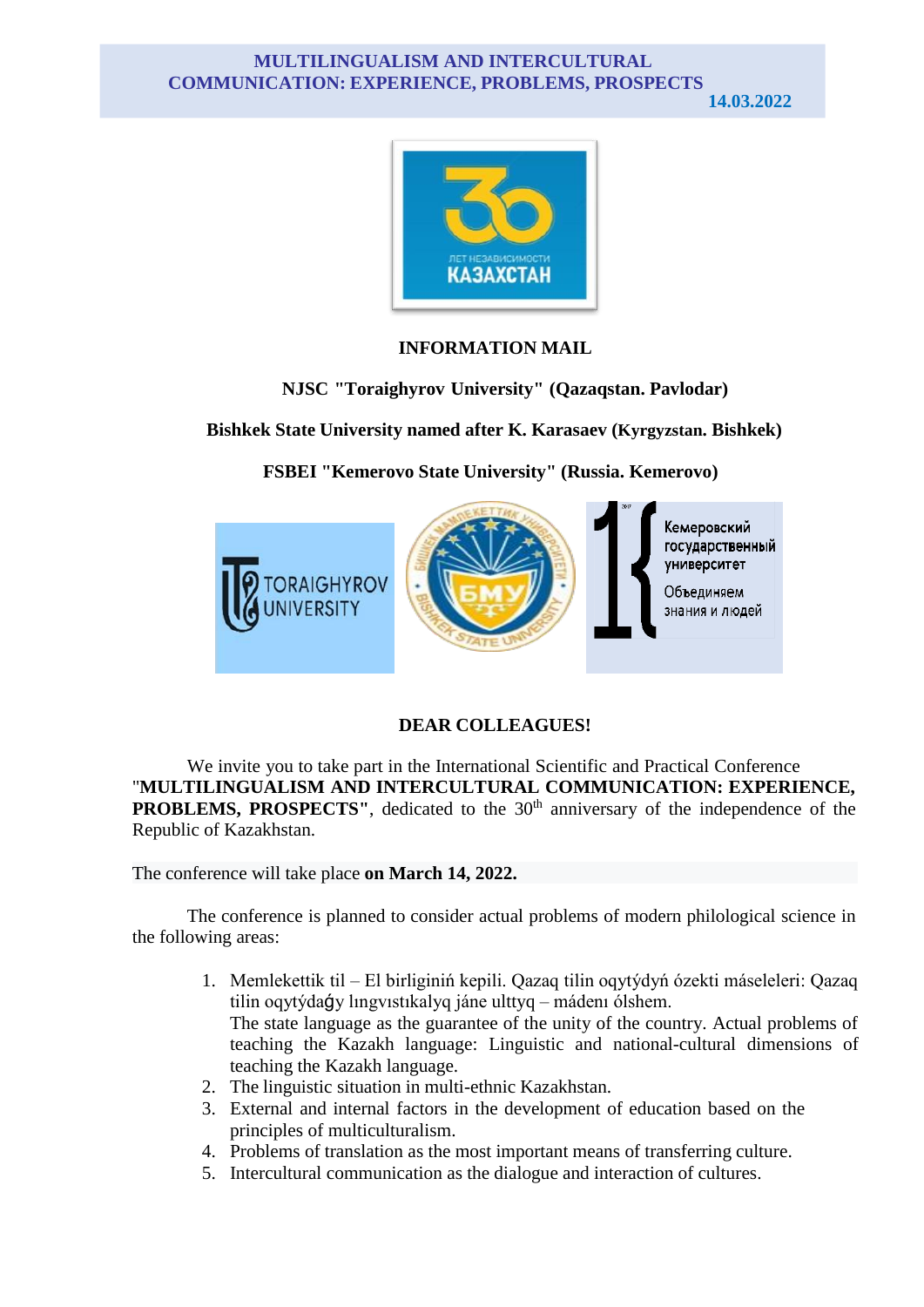## **MULTILINGUALISM AND INTERCULTURAL COMMUNICATION: EXPERIENCE, PROBLEMS, PROSPECTS**

**14.03.2022**

Form of participation full-time and part-time

Working languages of the conference: **Kazakh, Kyrgyz, Turkish, English, Russian, German.**

**An electronic collection** of scientific papers (PDF) will be published on the results of the conference, with the assignment of an ISBN (individual international book number), UDC, LBC.

Papers of **5-8 pages** of typewritten text in A4 format, including a list of references, are accepted.

The participants of the conference should send an application for publication of the article and the text of the article in one file to the Organizing Committee by e-mail **[trilingualism@mail.ru](mailto:trilingualism@mail.ru)** The name of the file must match the surname of the first author (Omarov\_application. Omarov\_article).

The deadline for submission of materials is **till March, 18 2022 inclusive**.

The scientific article must correspond to the topic of the section, be actual, have scientific originality, validity of assumptions, match the rules of spelling, punctuation and the requirements for arranging indicated below.

# **Rules for the arranging of the article:**

Margins: 2 cm on all sides, font Times New Roman, size 14, line interval one and a half, full justification, paragraph indent - 1.25 cm.

Structure of the text:

- surname and initials of the author / authors (in bold, centered);

- information about the author (academic title, academic degree, place of work / study);

- the title of the article (in bold, centered);

- the main text of the article;

- literature in alphabetical order at the end of the article in the form of a numbered list. Links in the text: [2], [3, p. 12-13], [4, p. 195], [3, p. 20; 7].

Pictures must be black and white, without shades, scanned in JPEG, JPG format; must allow the movements in the text and the ability to resize.

# **Application form:**

| Full name           |  |
|---------------------|--|
| Place of work       |  |
| Position            |  |
| Scientific degree   |  |
| Scientific title    |  |
| Section             |  |
| Title of the report |  |
| Contact number      |  |
| e-mail              |  |